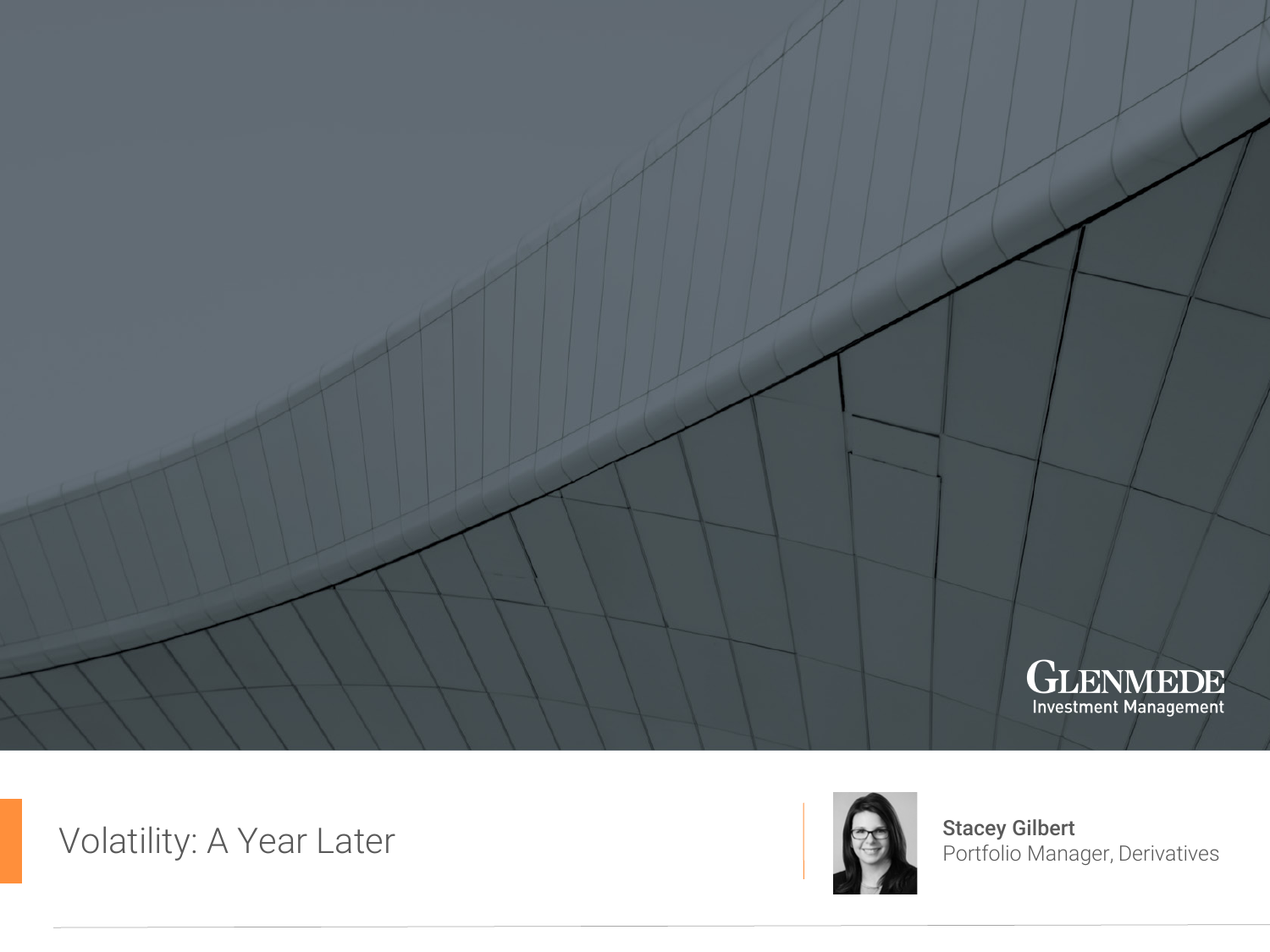## CBOE Volatility Index (VIX) Last Price



*Sources: Glenmede Investment Management LP and Bloomberg. Orange points are periods when the VIX "trigger" was a 5-day average price >40 and remained with a 5-day average price >20. All data 1990-2/12/2021, unless otherwise noted.*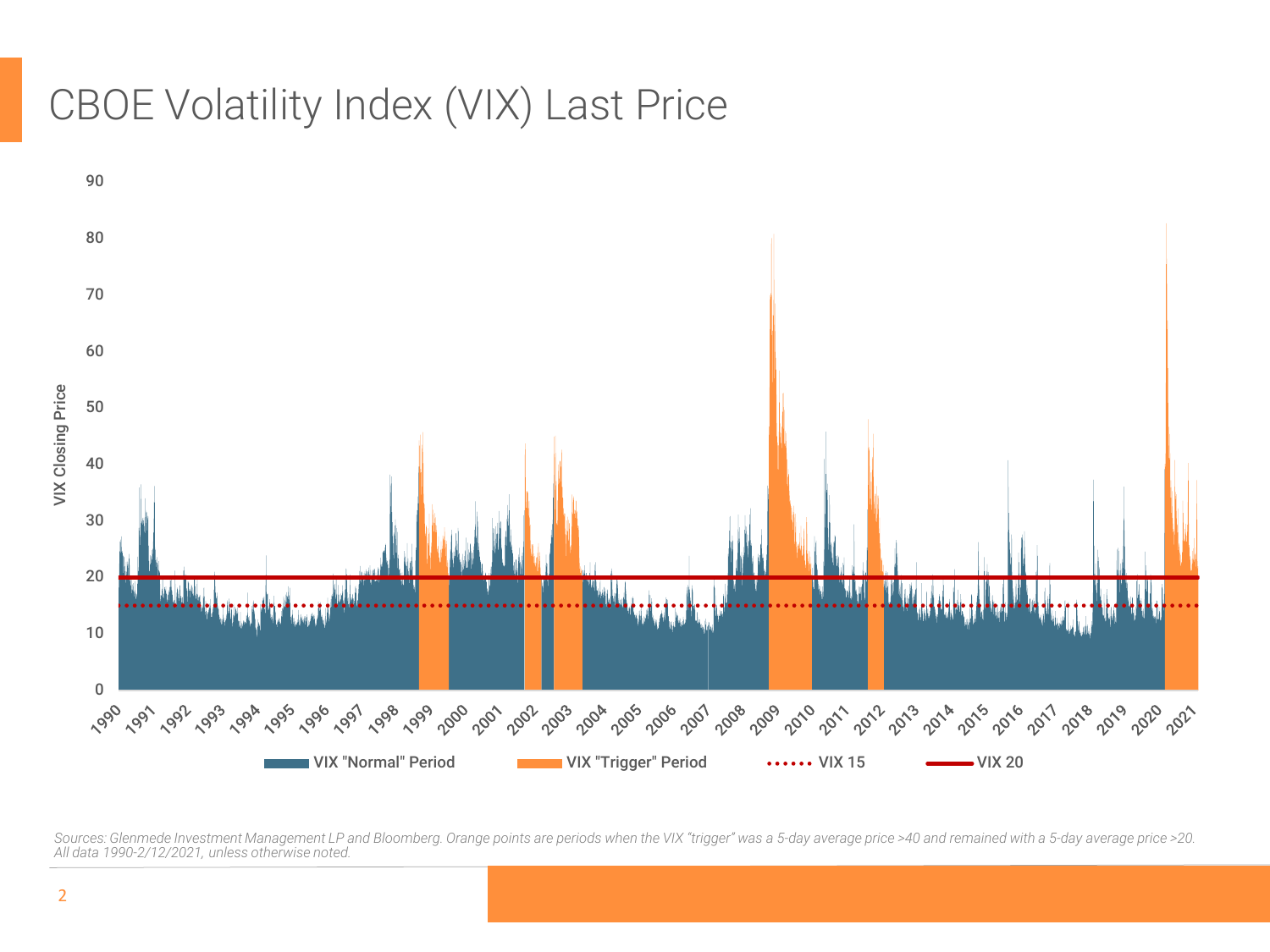## CBOE Volatility Index (VIX) Futures Curve



*Sources: Glenmede Investment Management LP and Bloomberg All data 1990-2/11/2021, unless otherwise noted.*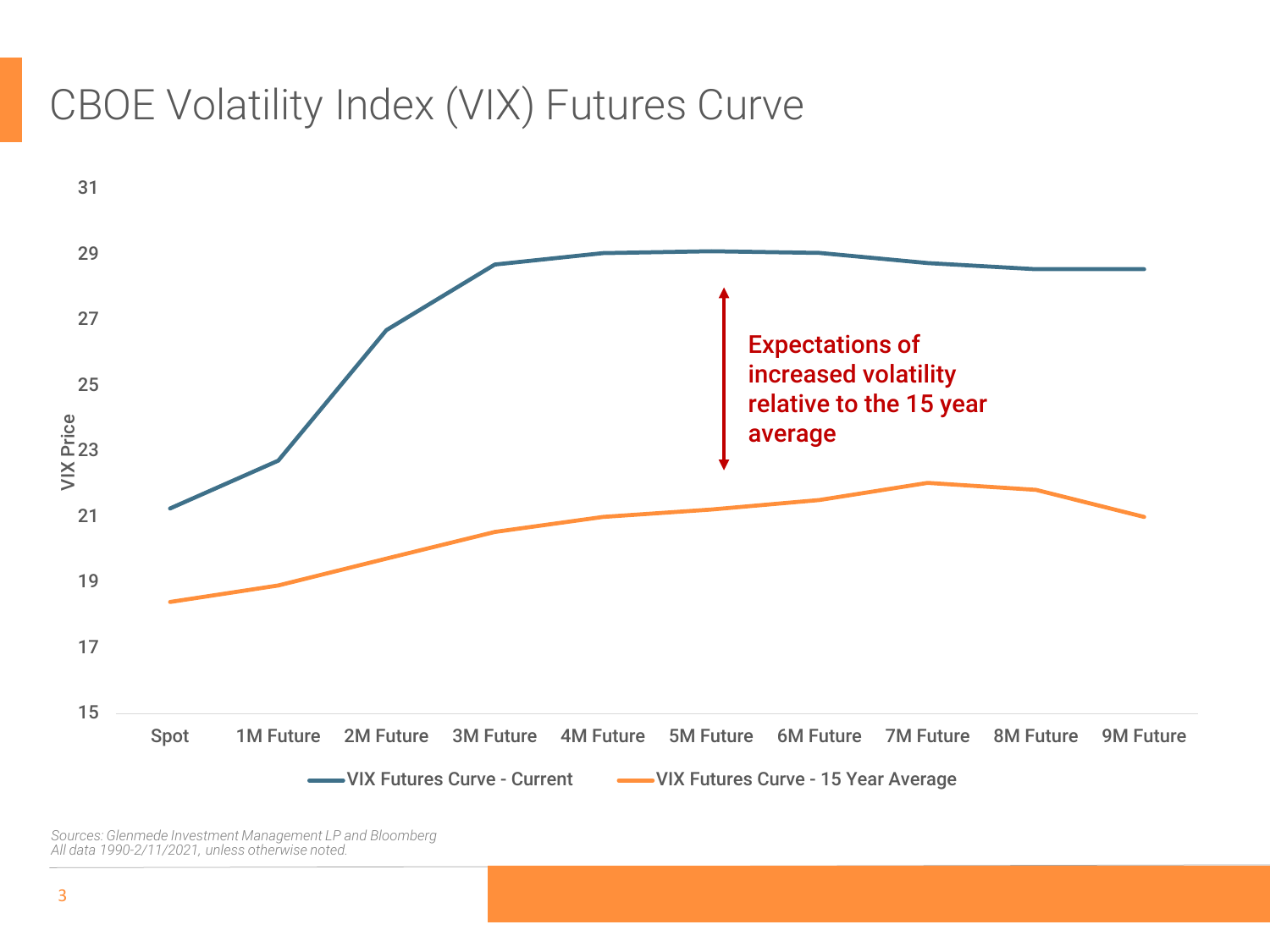# Is the VRP available regardless of VIX level?



#### Volatility Risk Premium across VIX quintiles

*Source: FactSet* 

All data as of 12/31/2020, unless otherwise noted. This represents past performance which is not indicative of future results. We calculate the Volatility Risk Premium as the spread between the closing price of the VIX Index and the subsequent 1-month realized price volatility of the S&P 500 Index. Each observation is a 1-month period starting on an options expiration date (the *third Friday of the month). As with all investments, loss is possible. See Additional Disclosures at the end of this document. For Institutional Investor Use Only.*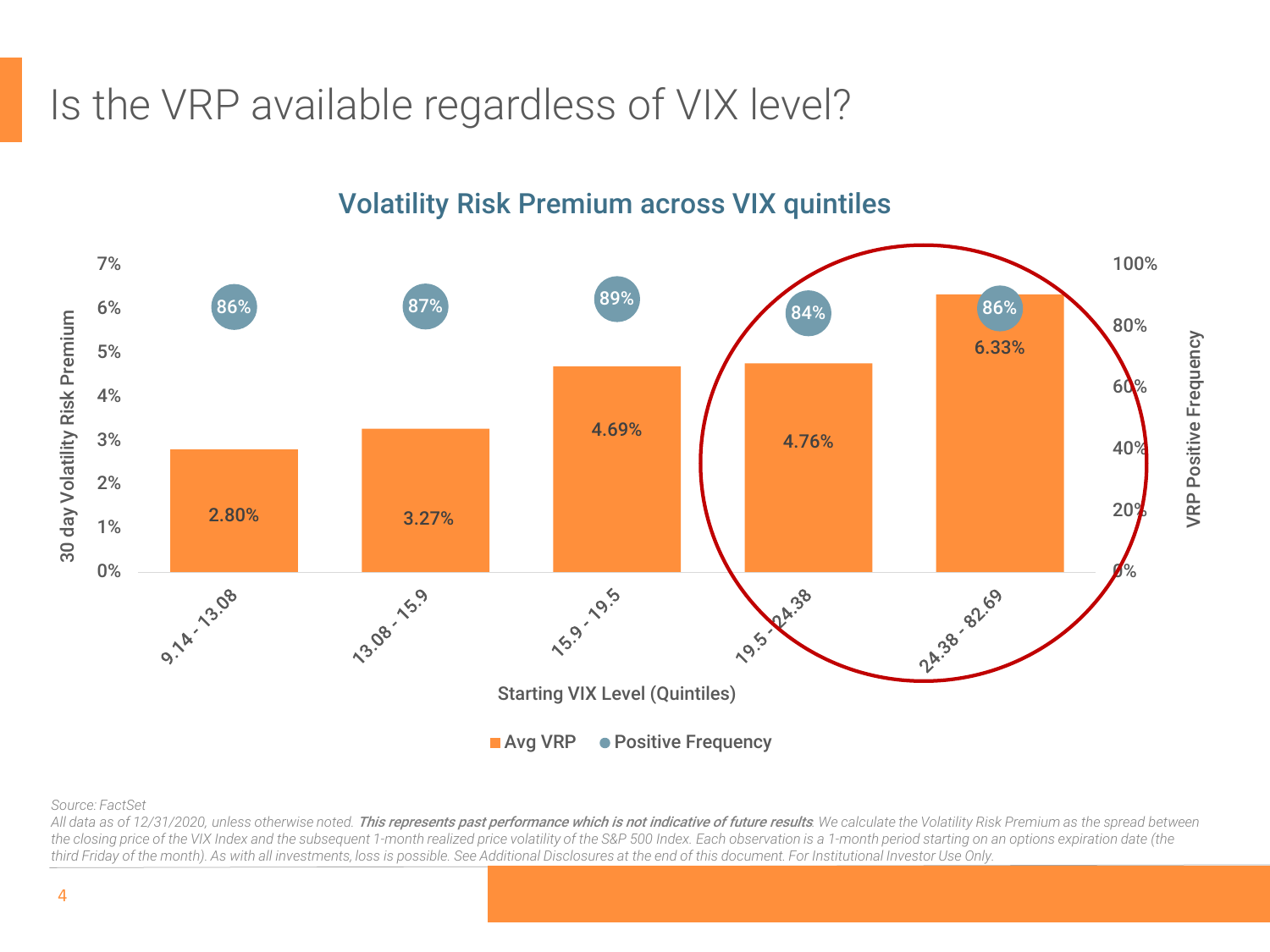## Is the VRP available regardless of VIX level?



*Sources: Glenmede Investment Management LP and Bloomberg*

All data 1990-2/12/2021, unless otherwise noted. Gray dots are S&P 500 Index closing prices at new all-time highs, blue dots are CBOE Volatility Index closing prices on days the S&P 500<br>closed at new all-time highs, red do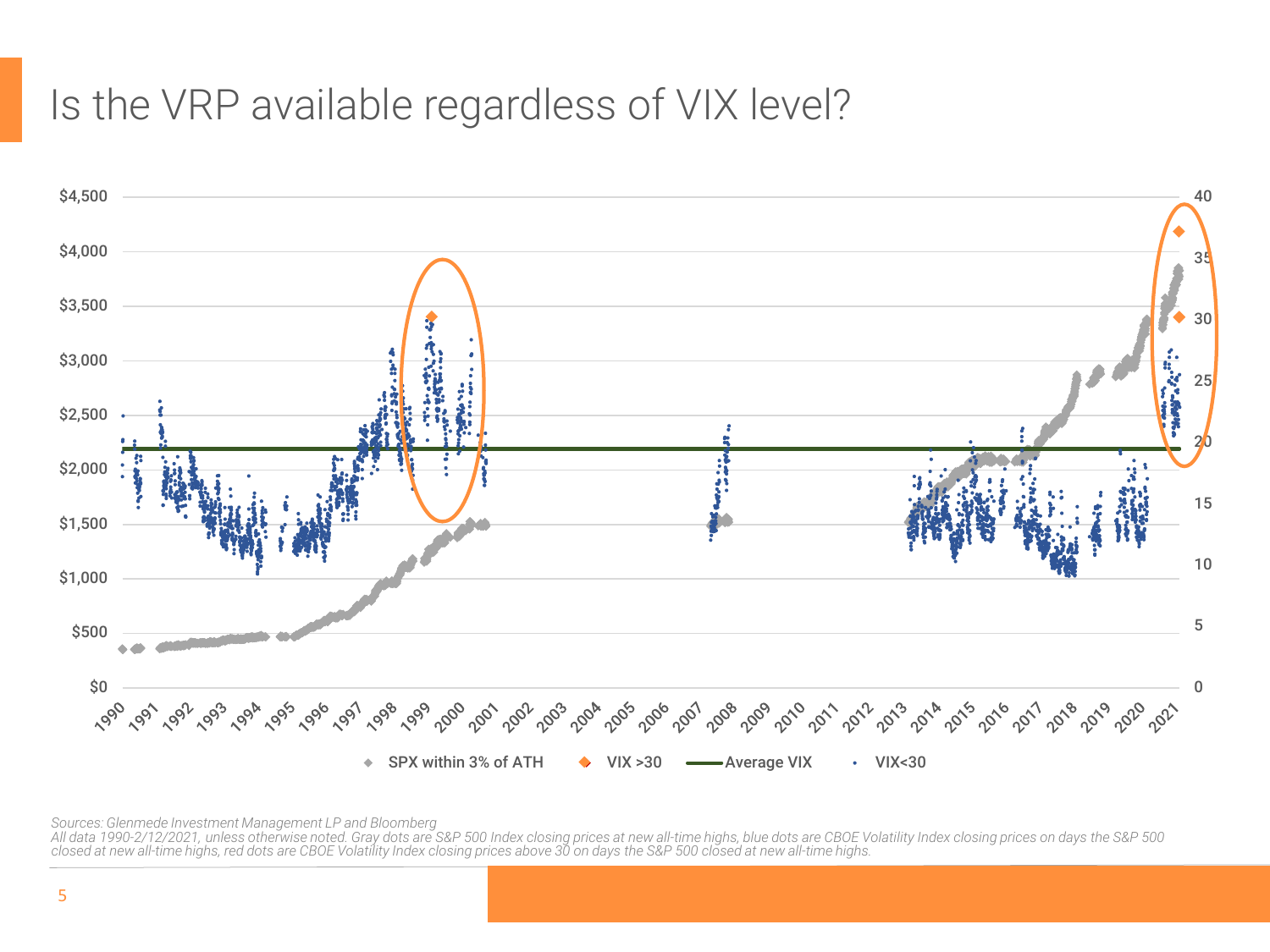## Team contacts

## Institutions, Consultants, Platforms and Sub-Advisory

Jeffrey W. Coron, CIMA Director of Institutional Sales Direct: 215-419-6627 Email: jeffrey.coron@glenmede.com

### Client Service

Kent E. Weaver, CFA Director of Sales and Client Service Direct: 215-419-6687 Email: kent.weaver@glenmede.com

### Advisors

Jason Laird Business Development Officer Direct: 215-419-6902 Email: jason.laird@glenmede.com

Kevin Heckman, CFA Business Development Officer Direct: 215-419-6193 Email: kevin.heckman@glenmede.com

Jarrett Naiden, CIMA Business Development Associate Direct: 215-419-6793 Email: jarrett.naiden@glenmede.com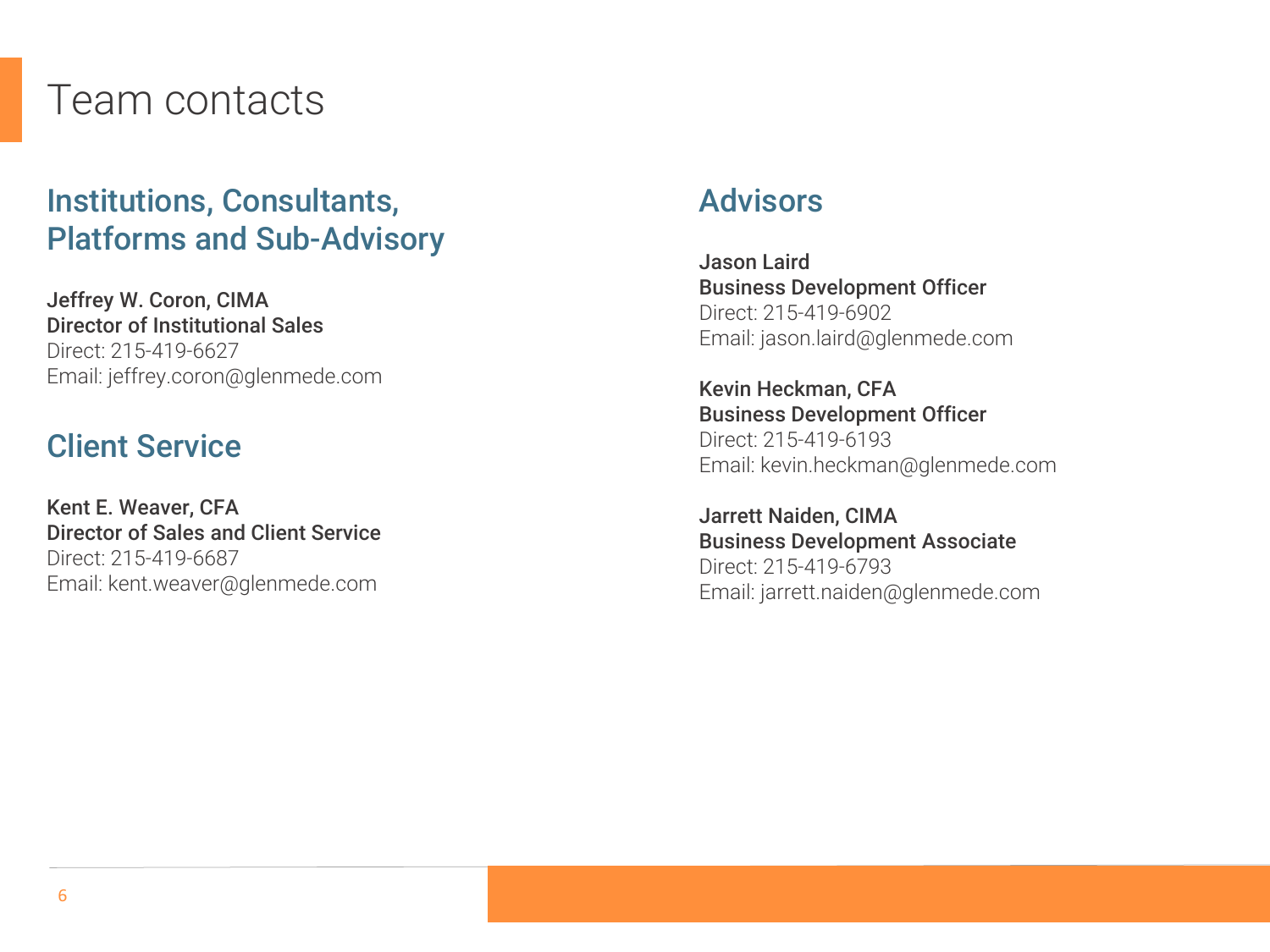## **Disclosures**

#### Past performance is not indicative of future results.

All materials presented herewith are illustrative and for discussion purposes with professional or sophisticated investors. This information contains confidential and proprietary information of Glenmede Investment Management, LP ("GIM") and should be shared only with those persons assisting a prospect or investor with the selection of managers or investment strategies who agree to keep it confidential. This document should not be circulated to anyone else without the express approval of GIM.

Nothing in this document alters the terms and conditions of the relationship between GIM and its client, which are governed by the Investment Management Agreement or other similar documentation. It is not a specific offer of services.

This document has no regard to the specific investment objectives, financial situation or particular needs of any recipient and is not a solicitation or offer to buy or sell securities. Though all factual information herein was gathered in good faith and is believed to be accurate, no representation or warranty is provided in relation to the accuracy or reliability, nor is this document intended to be a complete statement or summary of the markets, securities, risks or developments referred to. This material should not be regarded by recipients as a substitute for the exercise of their own judgement. Opinions or objectives expressed herein are the current opinions or objectives as of the dates indicated, and may differ from those expressed by other persons or business units affiliated with GIM, which may use different assumptions or criteria. GIM is under no obligation to update opinions as they change.

References to the manager's investment process and objectives, including but not limited to investment screens, portfolio constraints and risk control are intended to provide the recipient with an idea of the portfolio manager's goals. There is not guarantee such goals will not be changed, or that the current goals can be achieved. No investment is without risk.

All performance results reported are historical. PAST PERFORMANCE IS NOT INDICATIVE OF FUTURE RESULTS. Unless otherwise indicated, performance numbers included herein are reported gross of management fees. You will be charged management fees and management and other fees reduce returns. To see the performance of the relevant composite net of a standardized set of fees, see the GIPS Compliant Presentation on the prior page. Performance of individual accounts during the indicated period may be lower or higher than the performance in the composite.

#### Opinions expressed relating to allocations are those of the author as of February 17, 2020.